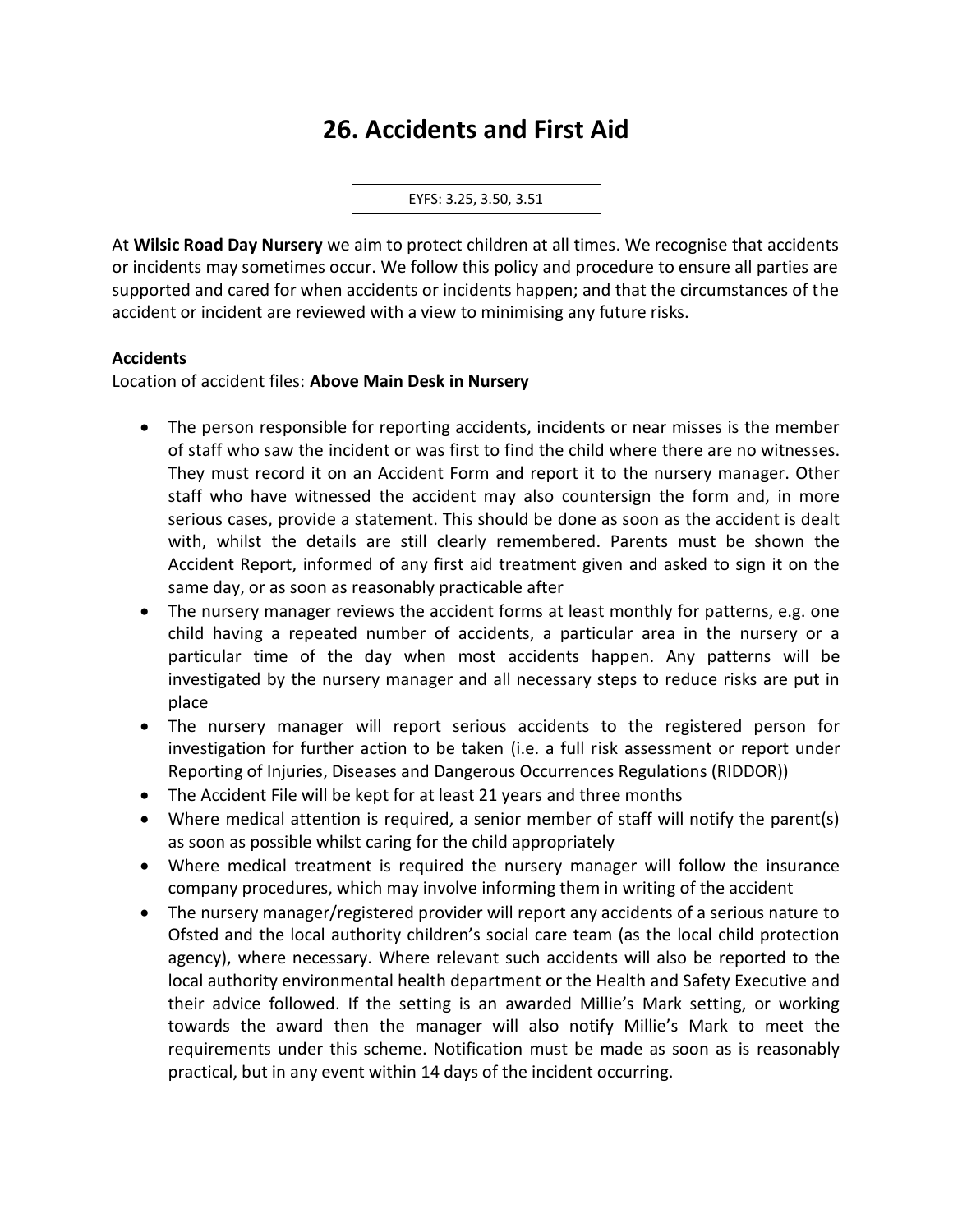| Organisation                                       | Contact                                 |
|----------------------------------------------------|-----------------------------------------|
| Ofsted                                             | 0300 123 1231                           |
| Local authority children's social care team        | 01302 737777                            |
| Local authority environmental health<br>department | 01302 737777                            |
| Health and Safety Executive                        | 0345 300 9923                           |
| RIDDOR report form                                 | http://www.hse.gov.uk/riddor/report.htm |
| Millie's Mark                                      | info@milliesmark.com                    |

#### **Head injuries**

If a child has a head injury in the setting then we will follow the following procedure:

- Calm the child
- Assess the child's condition to ascertain if a hospital or ambulance is required. We will follow our procedure for this if this is required (see below)
- If the skin is not broken we will administer a cold compress for short periods of time, repeated until the parent arrives to collect their child
- If the skin is broken then we will follow our first aid training and stem the bleeding
- Call the parent and make them aware of the injury
- Complete the accident form
- Keep the child in a calm and quiet area whilst awaiting collection
- We will follow the advice on the NHS website as per all head injuries <https://www.nhs.uk/conditions/minor-head-injury/>
- For major head injuries we will follow our first aid training.

#### **Transporting children to hospital procedure**

The nursery manager/staff member must:

- Call for an ambulance immediately if the injury is severe. DO NOT attempt to transport the sick child in your own vehicle
- Whilst waiting for the ambulance, contact the parent(s) and arrange to meet them at the hospital
- Arrange for the most appropriate member of staff to accompany the child taking with them any relevant information such as registration forms, relevant medication sheets, medication and the child's comforter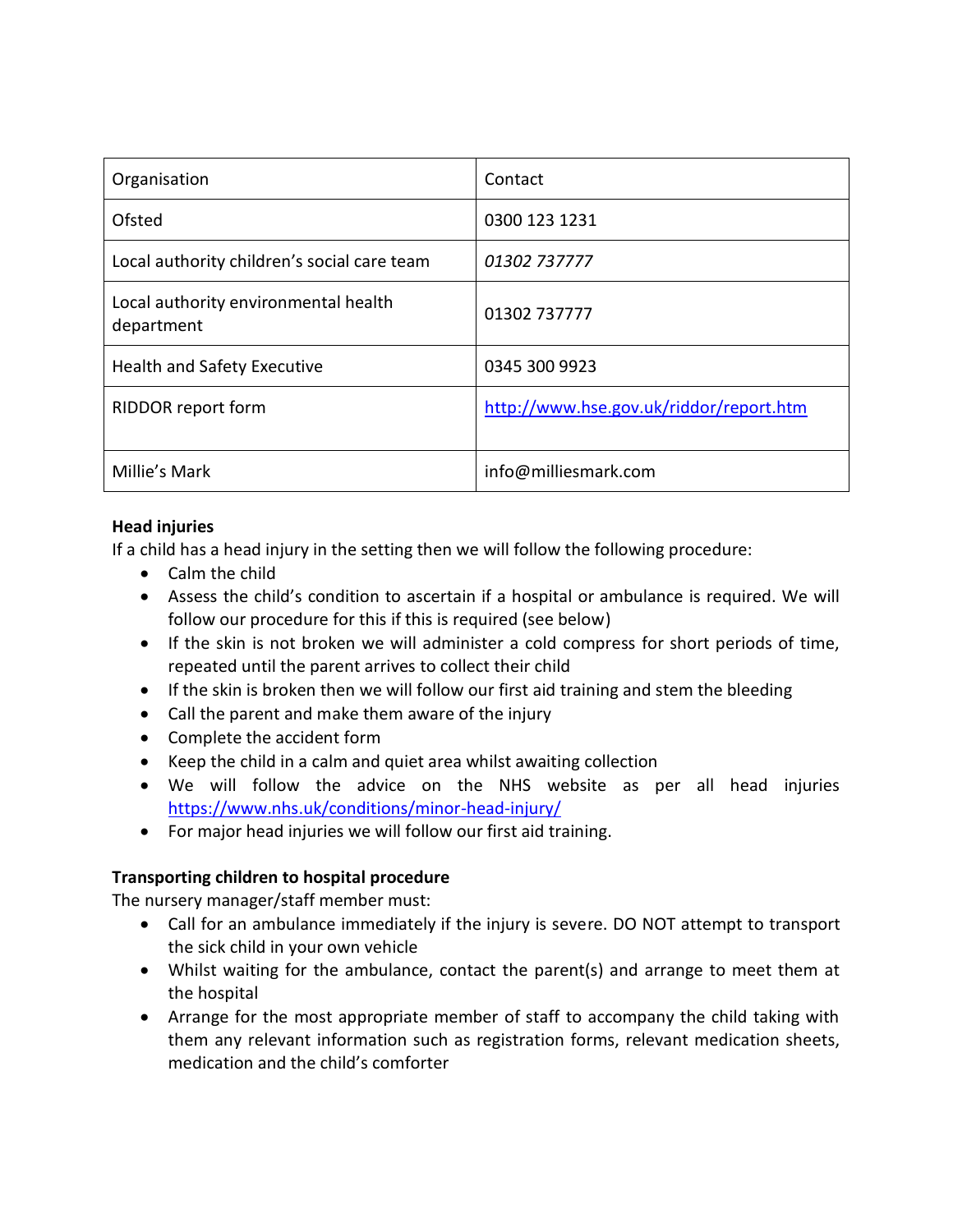- Redeploy staff if necessary to ensure there is adequate staff deployment to care for the remaining children. This may mean temporarily grouping the children together
- Inform a member of the management team immediately
- Remain calm at all times. Children who witness an incident may well be affected by it and may need lots of cuddles and reassurance. Staff may also require additional support following the accident.

*\*If a child has an accident that may require hospital treatment but not an ambulance and you choose to transport children within staff vehicles Citation advise you consider the following in your policy:*

- *Requesting permission from parents*
- *Ratio requirements of the setting being maintained*
- *The age and height of the child, in regards to will they need a car seat? Further guidance can be found at [www.childcarseats.org.uk/types-of-seat/](http://www.childcarseats.org.uk/types-of-seat/)*
- *There are some exceptions for needing a child seat depending again on their age. Further guidance can be found at [www.childcarseats.org.uk/the-law/cars-taxis-private](http://www.childcarseats.org.uk/the-law/cars-taxis-private-hire-vehicles-vans-and-goods-vehicles/#under-three)[hire-vehicles-vans-and-goods-vehicles/#under-three](http://www.childcarseats.org.uk/the-law/cars-taxis-private-hire-vehicles-vans-and-goods-vehicles/#under-three)*
- *With the fitting of the car seat, we also need to ask has the individual had training in carrying in carrying this out?*
- *Is this transport covered under business insurance, so a call to your insurance company will be needed, or do they have business insurance on their vehicle?*
- *Safeguarding of the child needs to be looked at. In certain situations e.g. A designated member of staff should be appointed to plan and provide oversight of all transporting arrangements and respond to any difficulties that may arise. Wherever possible and practicable it is advisable that transport is undertaken other than in private vehicles, with at least one adult additional to the driver acting as an escort. Staff should ensure that their behaviour is safe and that the transport arrangements and the vehicle meet all legal requirements. They should ensure that the vehicle is roadworthy and appropriately insured and that the maximum capacity is not exceeded*
- *Emergency procedures, e.g. what happens if the child's health begins to deteriorate during the journey.*

#### **First aid**

The first aid boxes are located in: **Main Nursery**

These are accessible at all times with appropriate content for use with children.

The appointed person responsible for the first aid box (**Ashleigh Andrew)** checks the contents of the boxes regularly and replaces items that have been used or are out of date.

The staff first aid box is kept **Main Nursery.** This is kept out of reach of the children.

First aid boxes should only contain items permitted by the Health and Safety (First Aid)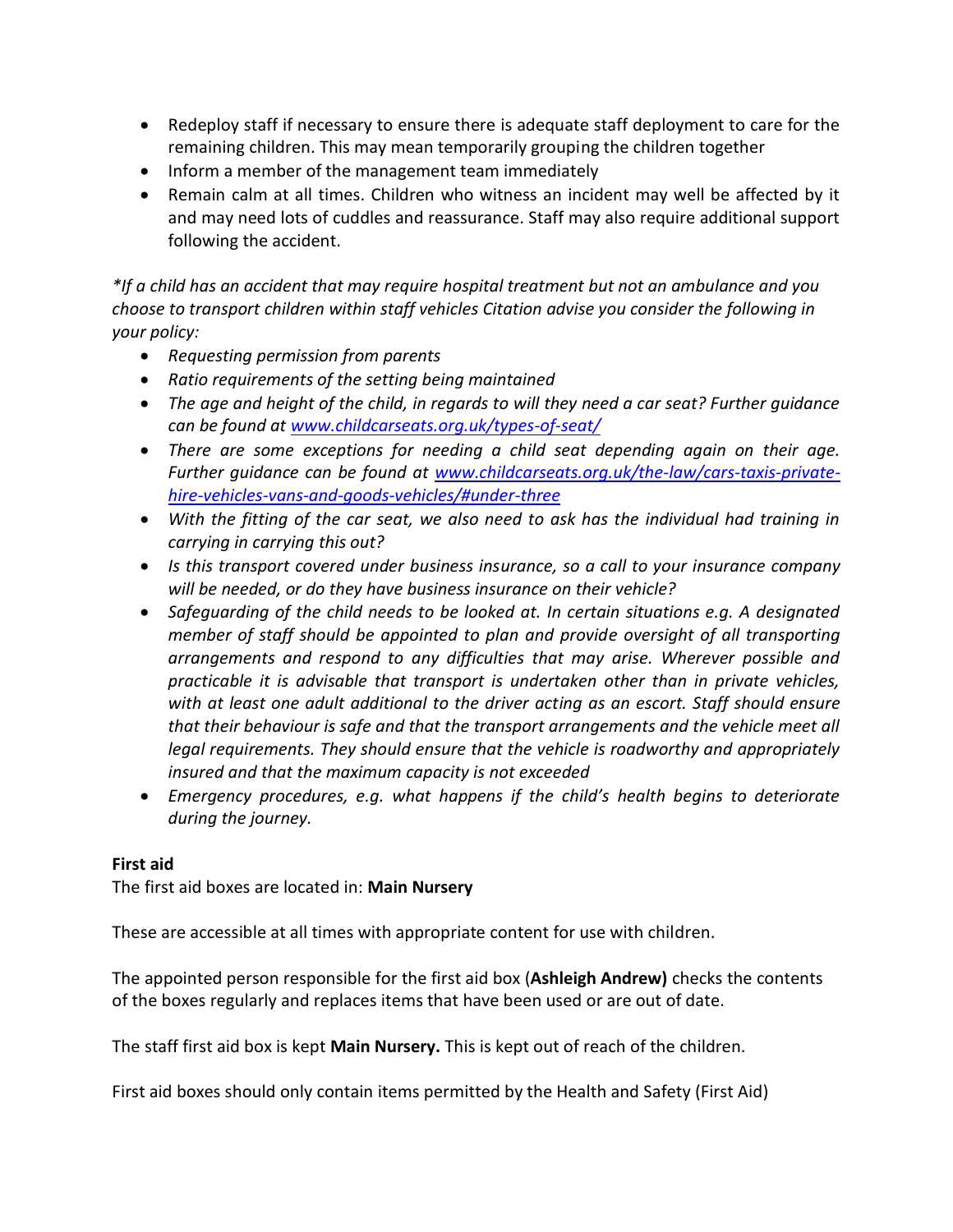Regulations Act 1981, such as sterile dressings, bandages and eye pads. No other medical items, such as paracetamol should be kept in them.

## **The appointed person(s) responsible for first aid are Lisa Robson, Jo Kelly, Vickie Graham, Georgianne Blackett**

All of the staff are trained in paediatric first aid and this training is updated every three years.

All first aid trained staff are listed in every room. When children are taken on an outing away from our nursery, we will always ensure they are accompanied by at least one member of staff who is trained in first aid. A first aid box is taken on all outings, along with any medication that needs to be administered in an emergency, including inhalers etc.

## **Food Safety and play**

Children are supervised during meal times and food is adequately cut up to reduce choking. The use of food as a play material is discouraged. However, as we understand that learning experiences are provided through exploring different malleable materials the following may be used. These are risk assessed and presented differently to the way it would be presented for eating e.g. in trays,

- Playdough
- Cornflour
- Dried pasta, rice and pulses.

Food items may also be incorporated into the role play area to enrich the learning experiences for children, e.g. fruits and vegetables. Children will be fully supervised during these activities. Food that could cause a choking hazard, including raw jelly, will not be used.

# **Personal protective equipment (PPE)**

The nursery provides staff with PPE according to the need of the task or activity. Staff must wear PPE to protect themselves and the children during tasks that involve contact with bodily fluids. PPE is also provided for domestic tasks. Staff are consulted when choosing PPE to ensure all allergies and individual needs are supported and this is evaluated on an ongoing basis.

# **Dealing with blood**

We may not be aware that any child attending the nursery has a condition that may be transmitted via blood. Any staff member dealing with blood must:

- Always take precautions when cleaning wounds as some conditions such as hepatitis or the HIV virus can be transmitted via blood.
- Wear disposable gloves and wipe up any blood spillage with disposable cloths, neat sterilising fluid or freshly diluted bleach (one part diluted with 10 parts water). Such solutions must be carefully disposed of immediately after use.

#### **Needle punctures and sharps injury**

We recognise that injuries from needles, broken glass and so on may result in blood-borne